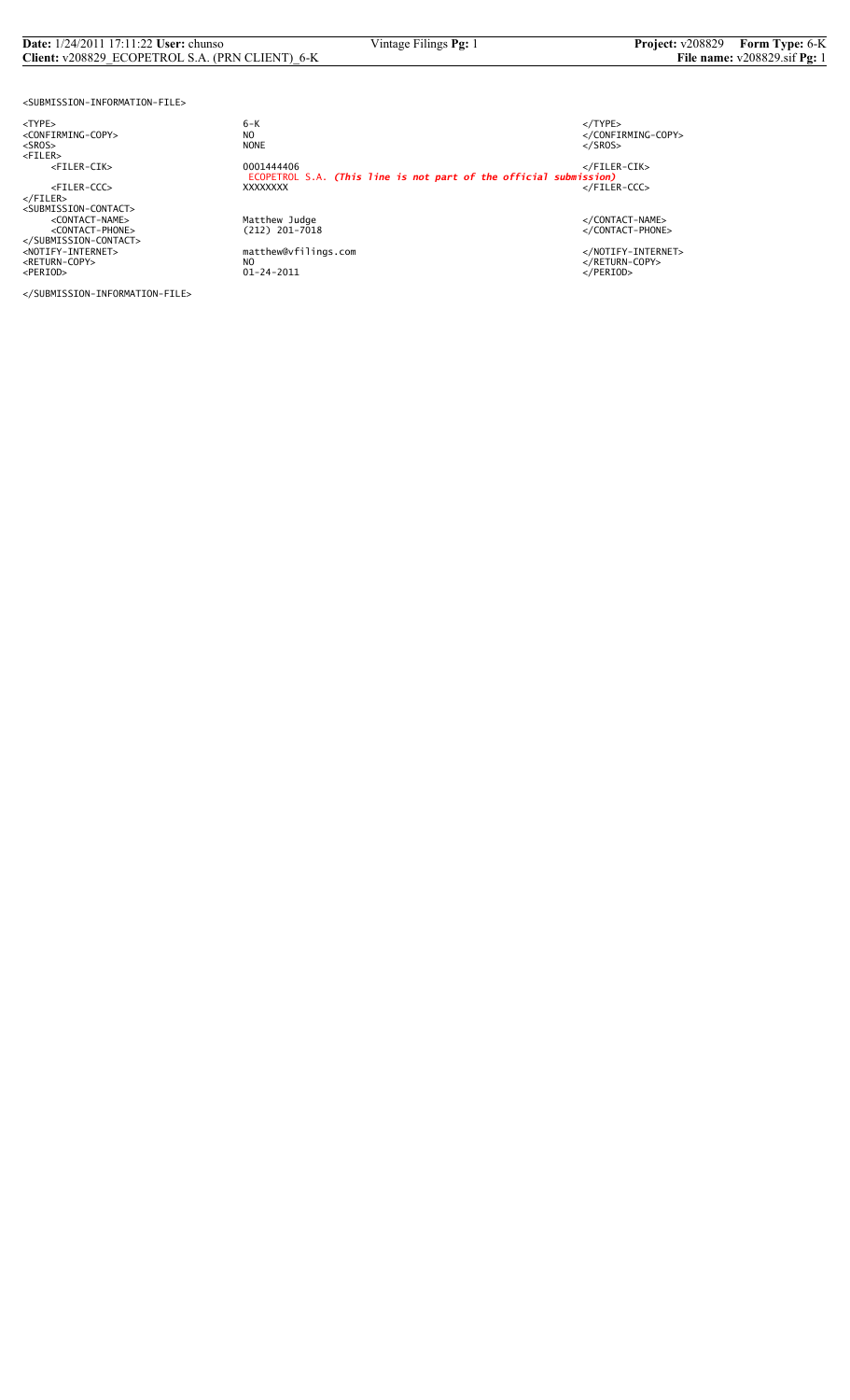## **SECURITIES AND EXCHANGE COMMISSION Washington, D.C. 20549**

 $\overline{a}$ 

 $\overline{a}$ 

 $\overline{a}$ 

 $\overline{a}$ 

#### **FORM 6-K REPORT OF FOREIGN PRIVATE ISSUER PURSUANT TO RULE 13a-16 OR 15d-16 OF THE SECURITIES EXCHANGE ACT OF 1934**

January 2011

Commission File Number: 333-153452

**ECOPETROL S.A.**

*(Exact name of registrant as specified in its Charter)*  $\overline{a}$ 

> Carrera 7 No. 37 – 69 BOGOTA – COLOMBIA

*(Address of registrant's principal executive offices)*

Indicate by check mark whether the registrant files or will file annual reports under cover Form 20-F or Form 40-F.

Form 20-F  $\boxtimes$  Form 40-F  $\Box$ 

Indicate by check mark if the registrant is submitting the Form 6-K in paper as permitted by Regulation S-T Rule 101(b)(1):

 $Yes$   $\square$  No  $\boxtimes$ 

Indicate by check mark if the registrant is submitting the Form 6-K in paper as permitted by Regulation S-T Rule 101(b)(7):

 $Yes$   $\square$  No  $\boxtimes$ 

 Indicate by check mark whether by furnishing the information contained in this Form, the registrant is also thereby furnishing the information to the Commission pursuant to Rule 12g3-2(b) under the Securities Exchange Act of 1934.

Yes □ No ⊠

If "Yes" is marked, indicate below the file number assigned to the registrant in connection with Rule 12g3-2(b): 82- $N/A$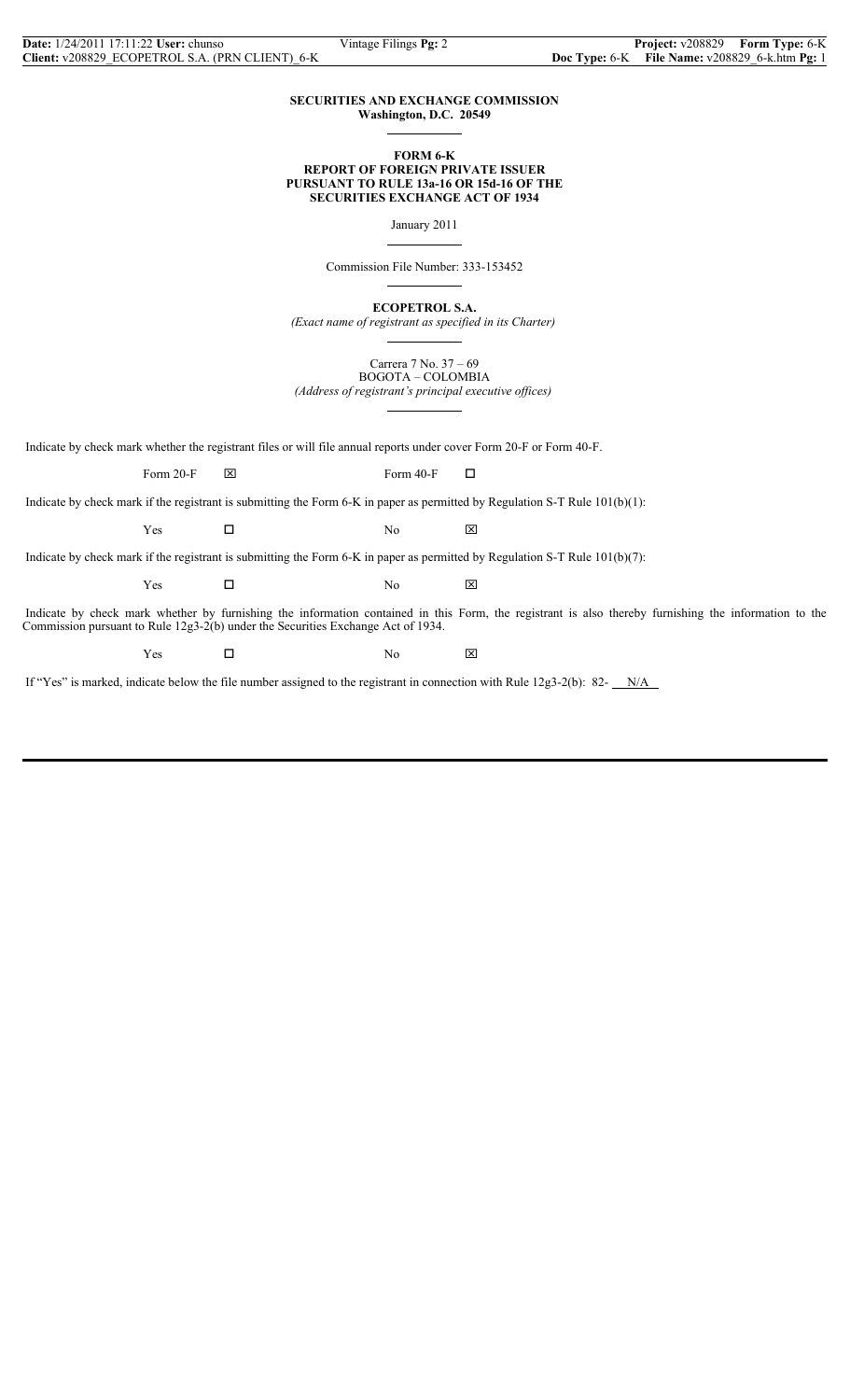| <b>Date:</b> $1/24/2011$ 17:11:22 <b>User:</b> chunso | Vintage Filings Pg: 3 |                                                    | <b>Project:</b> v208829 Form Type: 6-K |
|-------------------------------------------------------|-----------------------|----------------------------------------------------|----------------------------------------|
| Client: v208829 ECOPETROL S.A. (PRN CLIENT) 6-K       |                       | Doc Type: $6-K$ File Name: $v208829$ 6-k.htm Pg: 2 |                                        |

## SIGNATURE

Pursuant to the requirements of the Securities Exchange Act of 1934, the Registrant has duly caused this report to be signed on its behalf by the undersigned, thereto duly authorized.

Date: January 24, 2011

Ecopetrol S.A.

By: /s/ Adriana M. Echeverri

 Name: Adriana M. Echeverri Title: Chief Financial Officer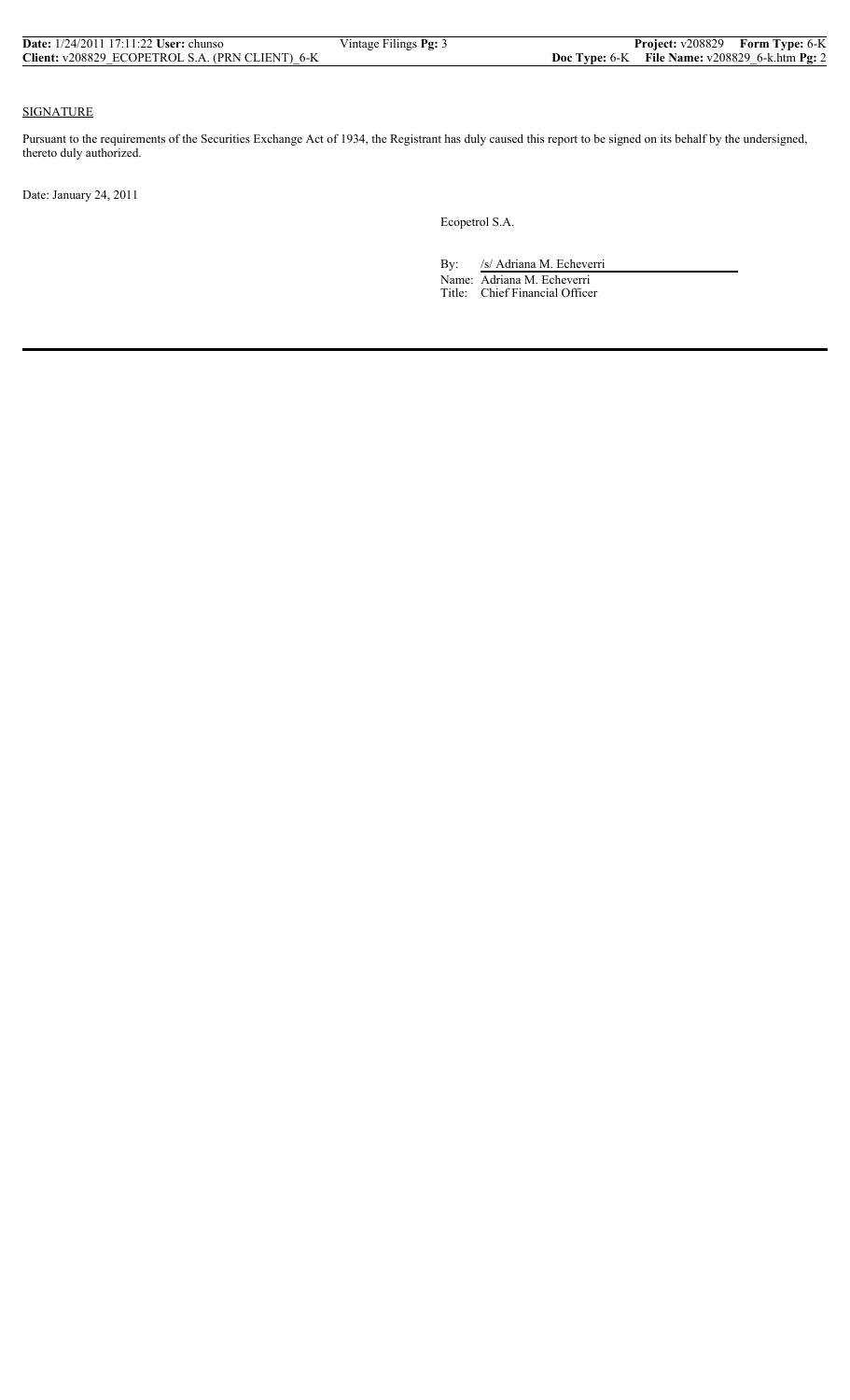**Ecopetrol and Talisman Energy Finalize the Purchase of BP in Colombia and Announce Change of Company Name** 

-The new company brand is EQUION, energy for life

- It is one of the main producers of crude and gas in Colombia

- The Board of Directors appoints Maria Victoria Riano as President of the Company

BOGOTA, Colombia, Jan. 24, 2011 /PRNewswire/ -- Once obtained the corresponding authorizations, Ecopetrol S.A. (Ecopetrol) (NYSE: EC; BVC: ECOPETROL; BVL: EC; TSX: ECP) and Talisman Colombia Holdco Limited (Talisman) completed today the acquisition of BP Exploration Company (Colombia) Limited for US\$1.750 billion. Ecopetrol will have 51% of the new company and Talisman the remaining 49%.

(Logo: http://photos.prnewswire.com/prnh/20090209/ARM001LOGO )

" *This transaction strengthens our operations in Colombia, especially in the Piedemonte Llanero, identified as one the areas with greater potential in Colombia. The most important thing for us is that we incorporate to our group the knowledge and expertise of more than 400 people, who are well known for their capacity to operate in an efficient and safe way and who have received several awards and distinctions for their leadership at BP,* " said the President of Ecopetrol, Javier Gutierrez Pemberthy.

John A. Manzoni, President and CEO of Talisman Energy Inc. said: *"These assets will be a cornerstone as Talisman looks to build a strong production base in Latin America over the next three to five years. We look forward to deepening our strategic relationship with Ecopetrol. Employees may be assured of our joint commitment as we work together to maximize the value of these assets and help the company grow . Those involved from all three companies should be very proud of their accomplishments in this transaction."* 

The shareholders also announced the new name of the company: **EQUION ENERGIA LIMITED.** The company assumes ownership of all assets and businesses that the BP subsidiary in Colombia held.

The Board of Directors of EQUION in its first session appointed Maria Victoria Riano Salgar as President of the company. Her business background includes a Business Administration degree from Universidad Javeriana and a background in the financial sector of the country as well as in Ecopetrol for the last 11 years. Her latest position was directing the mergers and acquisitions activities of Ecopetrol, including the recent acquisition by Ecopetrol of companies such as Savia Peru, Hocol and BP Exploration Company (Colombia) Limited.

Approximately 90 thousand barrels of oil equivalent per day (boe/d) are currently produced and operated, of which they have direct ownership of 27 thousand boe/d. Equion also has 2P reserves (proven and probable) of 94 million barrels before royalties.

The company is among the five largest oil producers in Colombia and among the three main natural gas producers. The operation of the company includes the equity interest that BP had in the partnership contracts Piedemonte, Rio Chitamena, Tauramena and Recetor contracts, which cover the fields of Cusiana, Cupiagua in Recetor, Pauto and Florena.

Added to the previous assets are the interests in the exploration and production contracts RC4 and RC5, which have been signed with the Agencia Nacional de Hidrocarburos and which are located in the Atlantic coast of Colombia. In addition, the company operates the gas plant in Cusiana, processing more than 200 million cubic feet of gas to meet the demand for natural gas in Colombia.

EQUION also assumes the interest that BP had in Oleoducto Central S.A.-Ocensa (24.8%), Oleoducto de Colombia (14.57%) and Oleoducto del Alto Magdalena (4.25%), as well as the 20% of Transgas de Occidente and the interest in Casanare gas plants.

Within the next few months, EQUION will define its long-term business plan, in line with the strategies of Ecopetrol and Talisman, in which they will take advantage of the capabilities of their highly qualified team with industry-leading levels of industrial safety and environmental protection, backed up by more than two decades of operations in Colombia.

------------------------------------------

*Ecopetrol is Colombia's largest integrated oil & gas company, where it accounts for 60% of total production. It is one of the top 40 oil companies in the world and the fourth largest oil company in Latin America. The Company is also involved in exploration and production activities in Brazil, Peru and the United States Gulf Coast, and owns the main refineries in Colombia, most of the network of oil and multiple purpose pipelines in the country, petrochemical plants, and it is entering into the biofuels business.* 

*This release contains forward-looking statements relating to the prospects of the business, estimates for operating and financial results, and those related to growth prospects of Ecopetrol. These are merely projections and, as such, are based exclusively on the expectations of management concerning the future of the business and its continued access to capital to fund the Company's business plan. Such forward-looking statements depend, substantially, on changes in market conditions, government regulations, competitive pressures, the performance of the Colombian economy and the industry, among other factors; therefore, they are subject to change without prior notice .* 

**Contact us for any additional information: Investor Relations Alejandro Giraldo**  Phone: +571-234-5190 Email: investors@ecopetrol.com.co

**Media Relations (Colombia) Mauricio Tellez**  Phone: + 571-2345377 Fax: +571-2344480 Email: mtellez@ecopetrol.com.co

Website: www.ecopetrol.com.co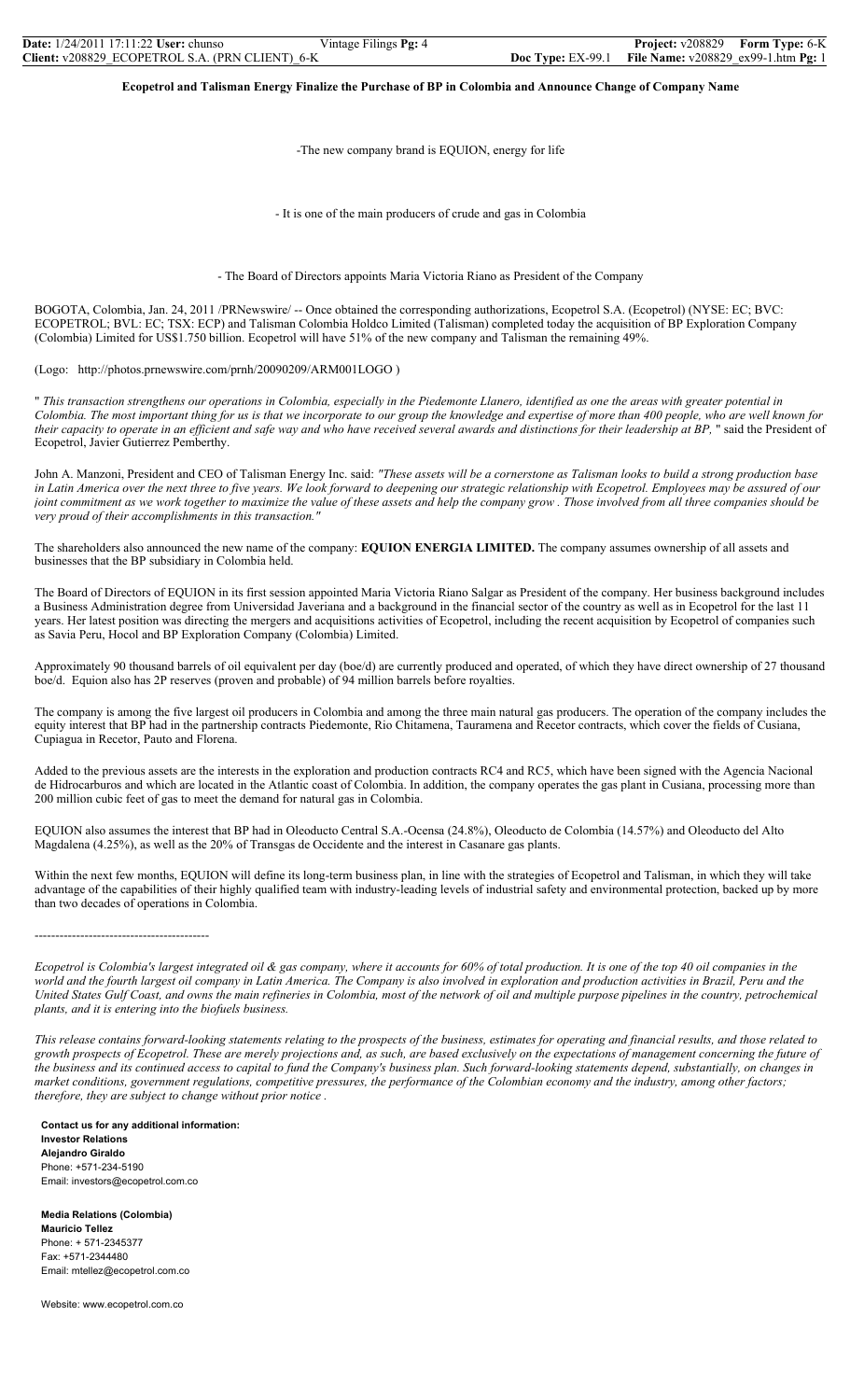CONTACT: Investor Relations, Alejandro Giraldo, +011-571-234-5190, investors@ecopetrol.com.co; or Media Relations (Colombia), Mauricio Tellez, +011-571-234-5377, Fax: +011-571-234-4480, mtellez@ecopetrol.com.co